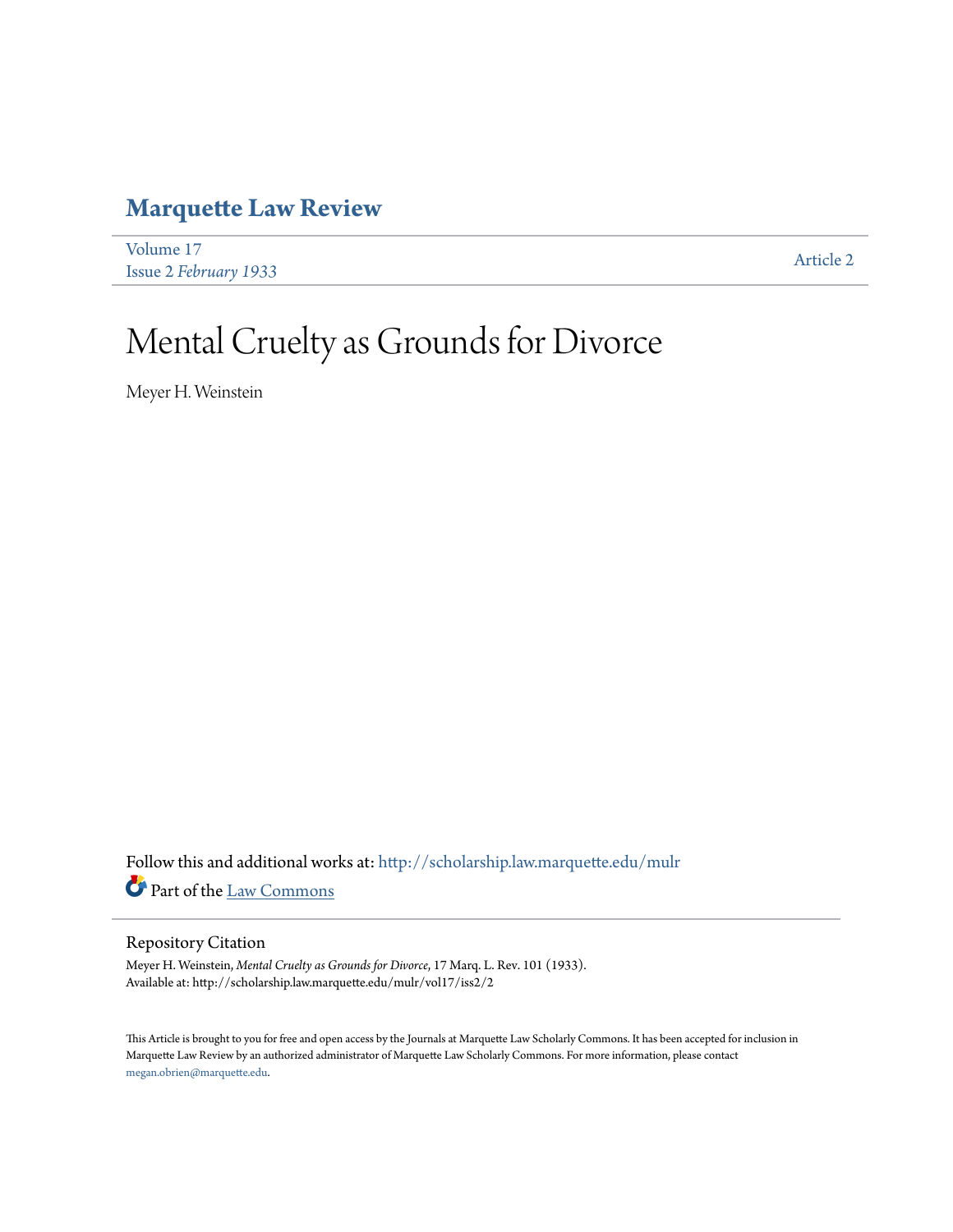### **MENTAL** CRUELTY **AS GROUNDS** FOR DIVORCE

MEYER H. WEINSTEIN\*

N AN age which evidences a crying need for uniformity in our state laws, it is not surprising that we observe a desire on the part of both laymen and lawyers to effect a common understanding of one of the most fundamental problems in present day society, namely, divorce. Within the last decade we have witnessed to our shame, the trooping of thousands of individuals to certain states, in which states the statutes on divorce have been so purposely liberalized so as to render it possible for either party of the marriage to obtain a dissolution of the marriage bond for almost any reason which the complaining party may wish to give. Of such states and their divorce laws, there need not be any discussion as to the legal or sociological reasoning for this so-called liberalism. Suffice it to observe that the most important requirement for such divorces, is the establishment of residence by the complaining party in that state for such time as is provided for by statute. Perhaps it were better that such states classify such divorce statutes under more appropriate titles; as for instance, "A Bill for the Benefit of Hotels \*and Inns."

However, we cannot fail to observe that such havens of redress or relief, whether real or fancied, have had serious repercussions upon the trend of judicial policy, statutory enactment and public opinion in other states.

To point out and analyze the many different divorce statutes contained in the law books of the various states, would be quite impossible in any one article. However, there is one ground for divorce which is common to most jurisdictions and which represents a most surprising phenomenon. This is a question as to whether or not mental anguish or mental cruelty may or may not constitute a legal ground for divorce. Cruelty is a common statutory ground for divorce, either a mensa or a vincula.' The statutes differ in language. In many, the offense is described as "extremely cruelty,"<sup>2</sup> or as, "cruel and inhuman treatment"3 or language having a similar import; and in others, the conduct constituting the offense is described in more or less detail.<sup>4</sup>

**<sup>\*</sup>** Member of Illinois Bar.

**I** See statutes of the different states.

*<sup>2</sup> fMikkelsen v. Same,* 239 Ill. App. 366.

*<sup>3</sup> Rebstock v. Rebstock,* 144 N. Y. 289.

<sup>4</sup> Statutes of Arizona, California, Colorado, Delaware, Florida, Illinois, Maine.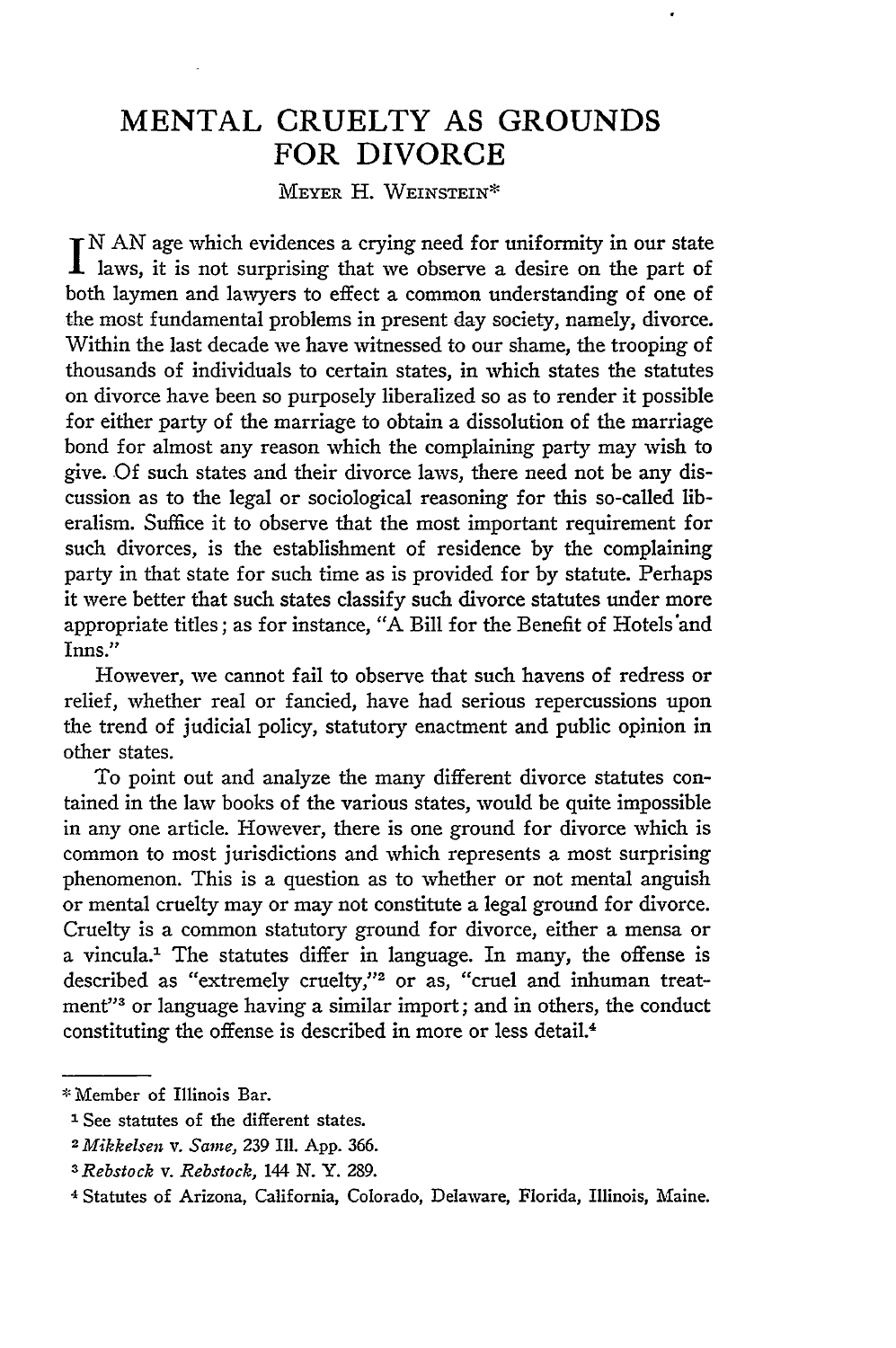In view of the great diversity in the language of the several statutes, it is impossible to frame a definition of cruelty, which will be of universal application. It has been frequently defined as actual, personal violence, or conduct causing a reasonable apprehension of it, or such a course of treatment as endangers life, limb, or health, and renders cohabitation unsafe.5 It is established in most jurisdictions, however, that mere want of congenialty, or incompatability of temperament and the consequent warring of the parties will not justify a charge of cruelty on the part of either; nor is jealousy or overbearing conduct on the part of the husband or wife a ground for divorce.' Laws were primarily enacted for the protection of humanity; and the individual therefore looks to the law for aid in eliminating or for protection in prohibiting certain conditions as may eventually terminate in physical or mental discomfort, or even death.

It has been well established without exception in all states, that where a neighbor becomes noisy or riotous, he is considered a nuisance **by** the adjoining neighbors, and the law gives such offended neighbors a remedy,-namely, an injunction to abate such a nuisance. Certainly in such cases, it is quite apparent that the law affords the offended mental relief. Thus, we observe that in cases where the individual suffers even minor infractions, he is given the necessary and adequate relief.

Divorce, being a remedy enacted solely for the purpose of affording relief to two contracting parties, whose marital life have become unbearable to either or both and inasmuch as cruelty is one of the grounds for divorce in most jurisdictions, the following questions are presented for weighty consideration:

**1.** What is the degree necessary to sustain an action of divorce?

2. Should physical violence be a necessary element to sustain such an action?

**3.** Should mere want of congenialty, incompatibility of temperament, or continued wranglings of the parties justify a charge of cruelty **?**

4. Should the courts be granted unlimited powers of discretion in determining the probability of cause, or should they be guided entirely **by** statutes?

The most important question is whether, where physical violence is entirely lacking, there may be cruelty arising merely from mental unkindness, where its effects be deemed sufficiently serious? This is the problem of mental cruelty or mental anguish. Although some of the

*<sup>5</sup> Beyer v. Beyer,* **50** Wis. 254, 6 N.W. 807.

*<sup>6</sup>Maddox v. Maddox,* 189 II. 152, 59 N.E. 599, 82 A. 2\1. St. Rep. 431, 52 L.R.A. *628; Ward v. Ward,* 103 **I11.** 477.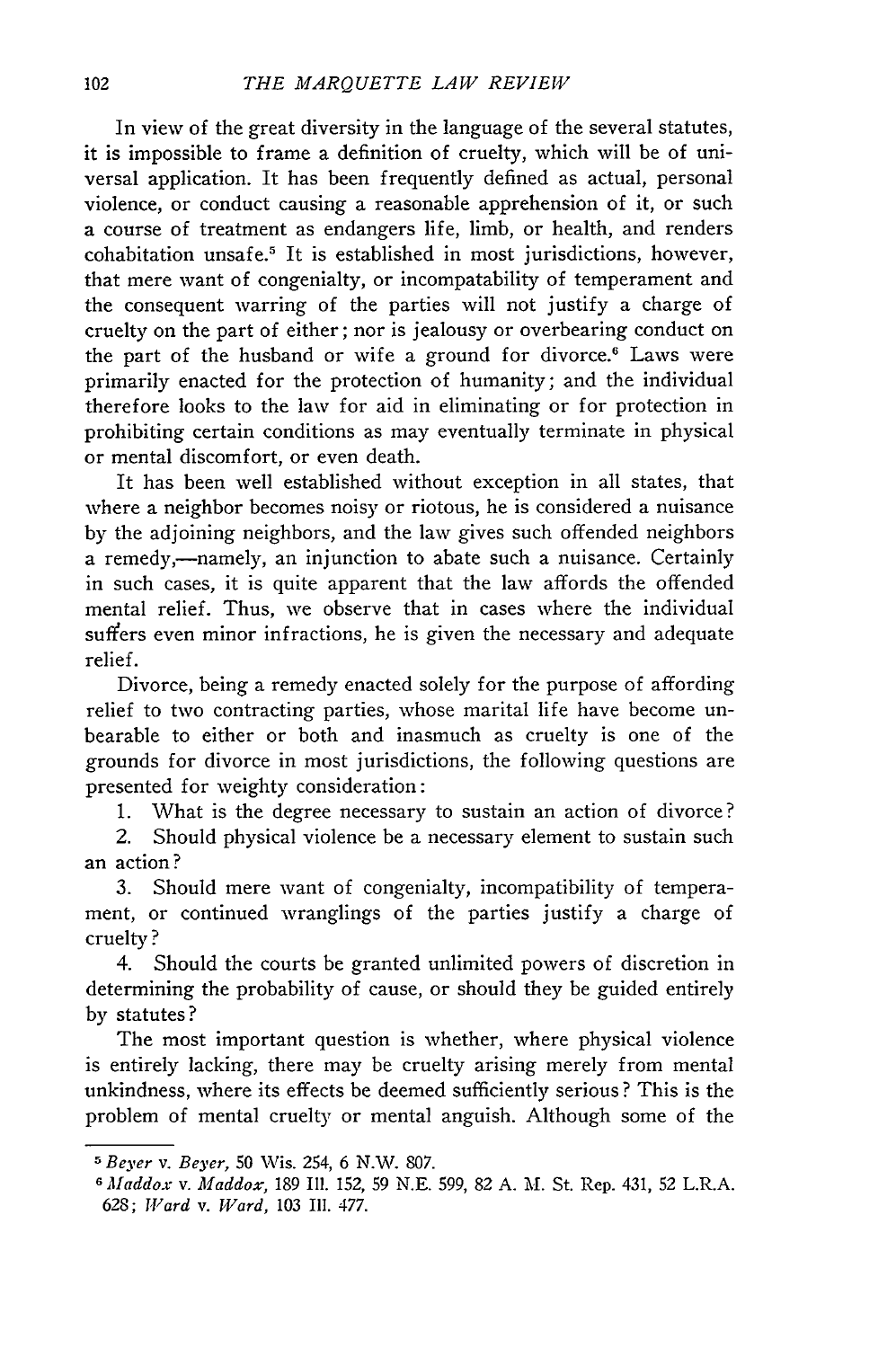courts did not absolutely exclude mental cruelty as a grounds for divorce, it was, until recently, seldom found to be sufficient without physical violence. Even in recent decisions, the courts, although inclined toward the view that nothing but misery is to be attained by compelling the parties to live together where there is mental distress to one or both, are nevertheless confined to their statutes, which specifically designate when and how the divorce should be granted, regardless to the mental feelings of the parties.

#### SINGLE **ACTS** OF CRUELTY

In most jurisdictions a single act of cruelty does not ordinarily constitute a ground for divorce, unless it is such as to endanger life.<sup>7</sup> But, some of the courts hold that a single act of aggravated cruelty may warrant a divorce if accompanied with brutal neglect and abandonment or with such precedent or attendant circumstances as to satisfy the court that such acts are likely to be repeated.<sup>8</sup> In some states, if it is of such character as to render intolerable the subsequent living together of the parties as husband and wife, such a condition justifies the granting of a divorce.<sup>9</sup> Other courts, however, have held that a fixed or consistent habit of cruelty need not appear.<sup>10</sup> And even in those jurisdictions, where the statutes require that there shall be "extreme or repeated" cruelty, two distinct acts of violence are held sufficient, provided there is not too great lapse of time between the distinct acts.<sup>11</sup>

The opinion as recited in the Wisconsin courts on this point is quoted as follows, "If the conduct of the guilty party is such as to naturally cause great mental suffering to the other and render impairment of health probable, so that further efforts to perform the duties of the marriage state would be dangerous, that is sufficient."<sup>12</sup> While actual bodily harm or apprehension thereof need not be shown to justify granting a divorce on the ground of cruelty, yet there must have been such treatment as to destroy the peace of mind and happiness of the injured party, and to endanger the health or utterly defeat the legitimate objects of the marriage. This opinion should be compared with the opinion submitted by a New

*<sup>7</sup> Reinhard v. Reinhard,* 96 Wis. 555, 71 N.W. H. **0.** 3; *Freeman v. Freemian,* **31** Wis. 235.

s *Mahone v. Mahone,* 19 Cal. 626, 81 A. **M.** Dec. 91; *Day v. Day,* 56 N.H. 316. **9** *O'Brien v. O'Brien,* 36 Reg. 92.

*<sup>&#</sup>x27;OMenzer v. Menzer,* 83 Mich. 319 47 N.W. 219.

*<sup>&</sup>quot;3 Eberton v. Eberton,* 50 N.C. 202.

*I2Hiecke v. Hiecke,* 163 Wis. 171, 157 N.W. 747; See also *Johnson v. Johnson,* **107** Wis. **186, 83** N.W. **291;** *Freeman v. Freeman,* **31** Wis. *235;Crichlon v. Crichlon,* **73** Wis. 59, 40 N.W. 638.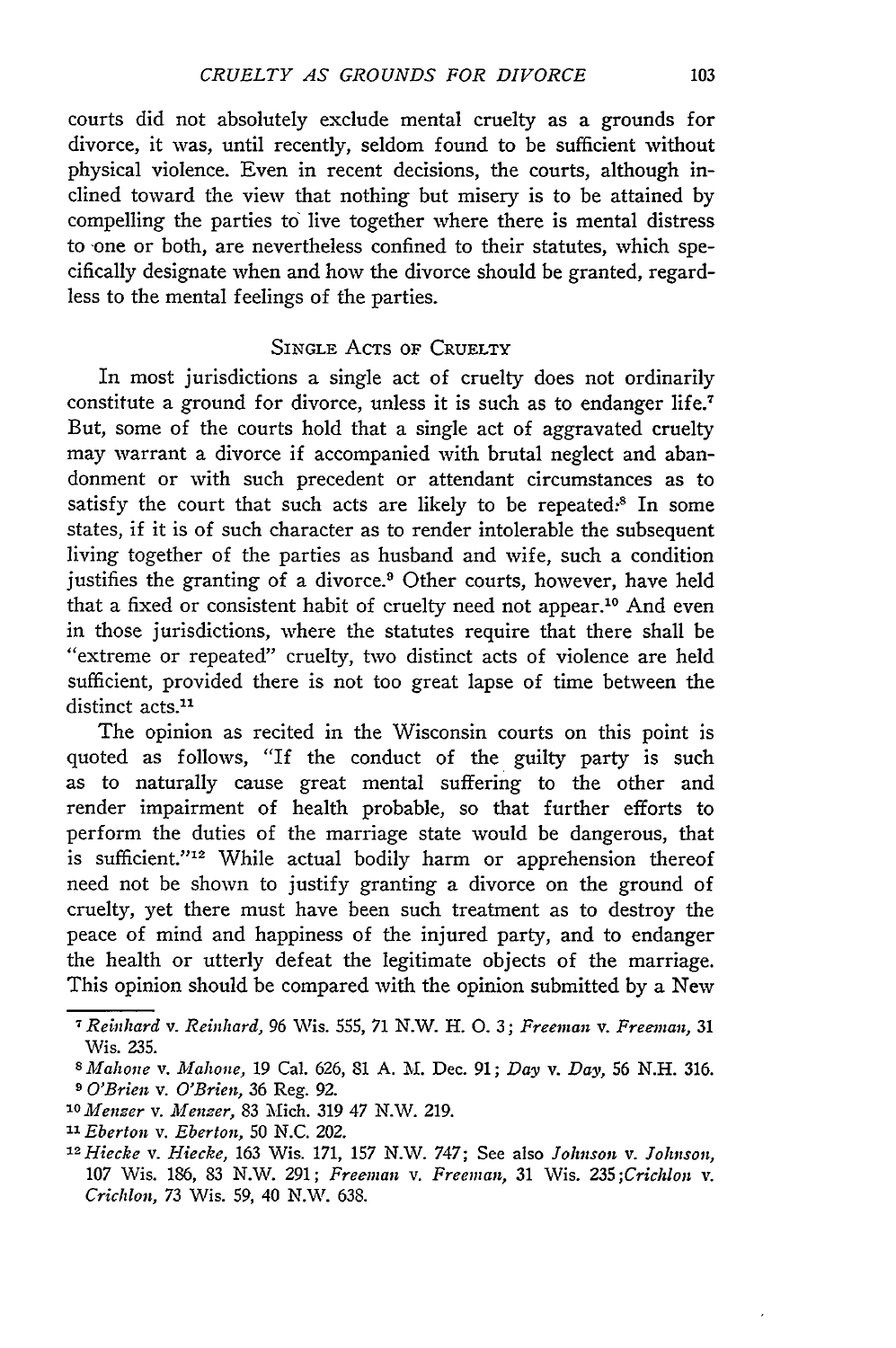Jersey court in which it is held "that proof of three or four separate acts of violence occuring at different times during a period of twenty months, each occasion by a mere incident, unaccompanied by any evidence of malice, and which did not cause a condition of terror or apprehension for the future, and did not prevent the continuation of the conubial relation, will not sustain a decree of divorce from bed and board on a ground of extreme cruelty."<sup>13</sup>

On the other hand there is a Missouri case which holds" that courts interfere on the ground of cruelty to prevent future harm, rather than to punish the defendant for what has been already done."<sup>14</sup> In comparing the differences of opinion between the New Jersey and the Missouri case, one is faced with the question as to whether or not the abused party must wait until he or she is bruised or actually disabled before relief can be granted him or her? Does it not seem apparent in the New Jersey case that after three or four acts of violence, no matter how slight, the abused is endangered, and that such a marriage cannot harmoniously continue?

In Illinois, as required by statute, two distinct acts of violence must be proved to sustain an actual divorce charging cruelty. The injustice of such a strict requirement may be indicated by the following illustration that occurred in a Chicago Court room. A husband and wife had agreed, that for various reasons, the marital relation could not be continued. It was agreed that the wife was to obtain the divorce, without the husband contesting it. In proving her case, the wife testified in an action charging cruelty, stating that her husband ha dstruck her on one specific instance. This was considered insufficient by the court, and the case was continued until the following day for further proof. The next day when the wife again took the witness stand the court noticed a bruised eye and lip and asked her what had happened during the few hours that had elapsed since her last appearance in court. She very innocently informed him that her husband had struck her, in order that she might have one other act of violence and thus procure her divorce.<sup>15</sup>

This illustration may perhaps seem grossly exaggerated and perhaps ludicrous, but, it occurred primarily because of the strictness of the law governing such a situation, which the judge could not remedy by using his own discretion, for had he done so, it would have been an abuse of discretion and a violation of the law.

*<sup>13</sup>Hewitt v. Hewitt, 37 N.J.* 101.

*<sup>1&#</sup>x27; Doyle v. Doyle,* 26 Mo., 545, 547.

**<sup>5</sup>** Writer was present when this case was heard; no record of case.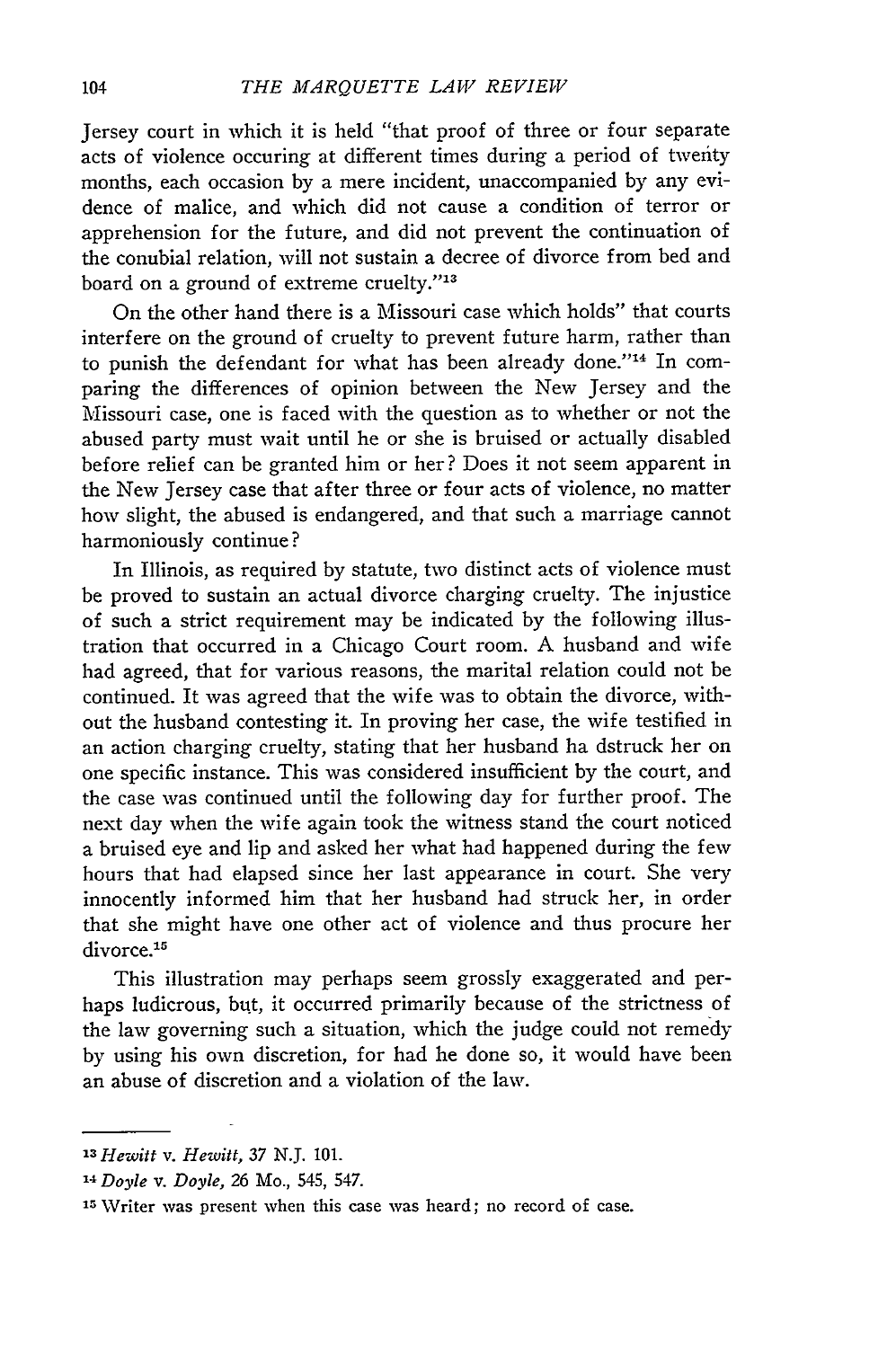#### INTENTION, WILFULNESS AND MALICE

Ordinarily, intention, wilfulness or malice are necessary elements in that cruel treatment which the law recognizes as a ground for divorce, and according to some authorities this is true, notwithstanding that the act complained of has a harmful effect upon the health of the other spouse. This occurred in a Massachusetts court, where in denying a husband a divorce on the ground of cruel treatment where the proof showed that the health of the husband had been injuriously affected by the acts of his wife, the court said, "It would seem that the libelee intended to sting the libellant's feelings, and her treatment may well have justified him in living apart from her. But there may be misconduct justifying separation for a while which will not require the court to grant a divorce, though the libellant was affected injuriously in his health to some extent by her acts and words, she had no purpose to harm him in this manner, but in part was moved by what seemed to her good motives, and by a desire for his success in life, and in part by her own nervous condition, she being in reality strongly attached to him, and her feelings being affectionate."16

Directly contrary to the above decision it has been held that where the health of the other spouse is seriously injured thereby, a divorce should be granted, though the offending spouse acted without any malevolent motives. Thus, in a New Hampshire court, where in granting a divorce to a husband whose health had become seriously injured because his wife became a healer in a Christian Science church, and persisted therein against his remonstrances, the court said, "a malevolent motive in the party complained of need not be shown. Divorce is not punishment of the offender but relief to the sufferer. Whether the behavior proved is sufficient ground for divorce depends on the question whether it has seriously injured health or endangered reason. This is the sole test. The question is, not whether the treatment reasonably ought, or could reasonably be expected, seriously to injure the health or endanger the reason of a person of ordinary intelligence and mental strength, but whether it has in fact had that effect upon the health or reason of the person complaining."<sup>17</sup> Intention cannot always be explained, nor are excuses always acceptable from the accused, and so a husband who is habitually harsh toward his wife, cannot explain away bodily injuries inflicted upon her by saying that they were unintentionally caused in playfulness.<sup>18</sup>

*<sup>16</sup>Freeborn v. Freeborn,* 168 Mass. **50, 52.**

*<sup>17</sup>Robinson v. Robinson, 66* **N.H.,** 600, 610. 23 AtI. 362.

**is** *Goodrich v. Goodrich,* 44 Ala. 670.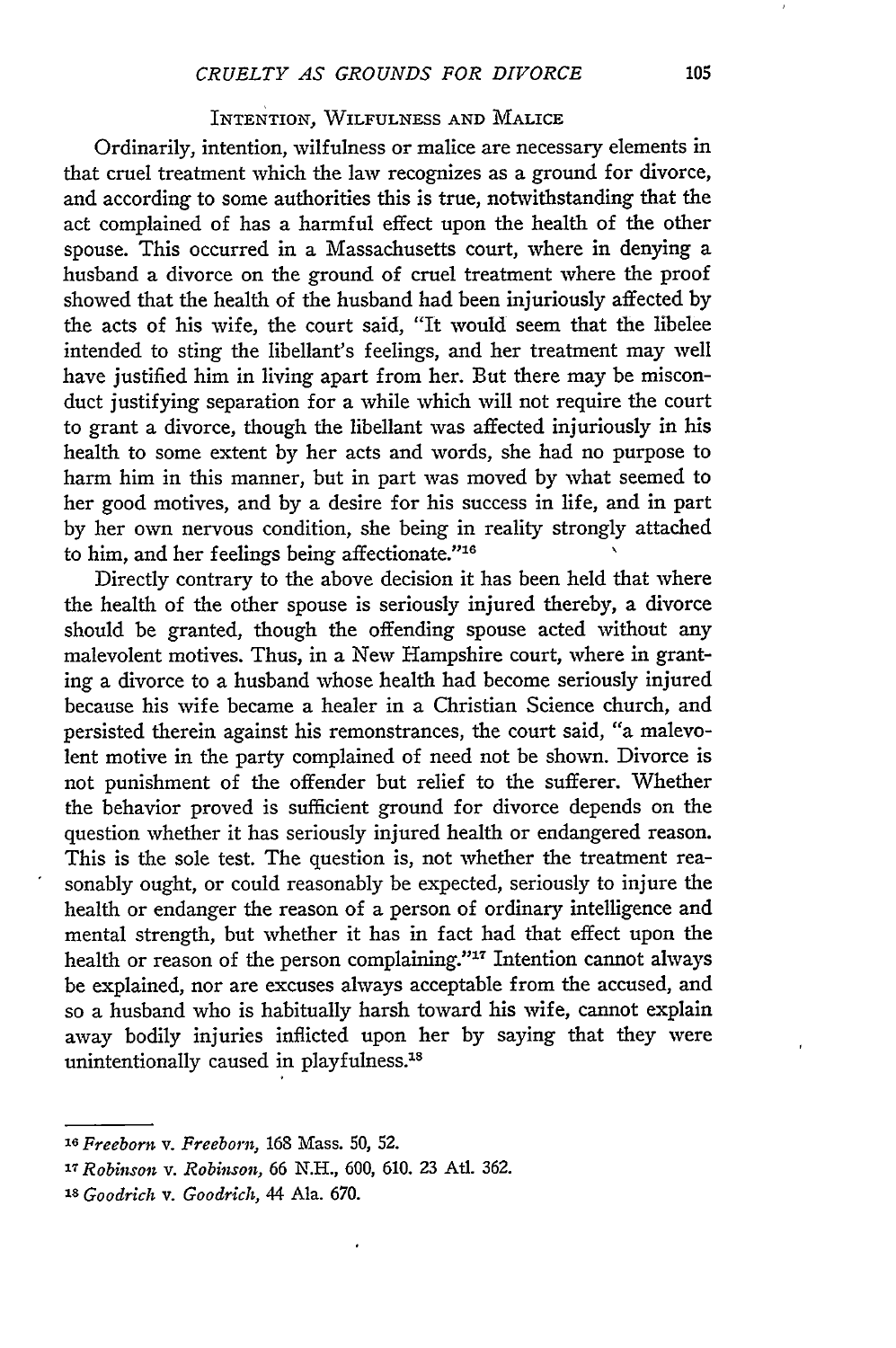#### *THE MARQUETTE LAW REVIEW*

#### PERMITTING CRUELTY BY THIRD **PERSONS**

In illustrating cruelty by third persons, let us take the case of a wife, who in the presence of a husband, is assaulted by a third party. The husband makes no move to prevent the assault but looks calmly on. Let us presume that this has occurred on three other occasions, which acts have provoked numerous quarrels. Does this constitute such an act on the part of the husband as to enable the wife to procure a divorce charging cruelty? Certainly it cannot be denied that the wife undergoes some mental reaction. She believes that the husband does not love her; that the husband delights in seeing her abused and in seeing her suffer. Her beliefs may be unwarranted or perhaps unjust, for the husband may not be able to cope physically in defending his wife from such third person, but to the wife, as would undoubtedly be the feeling of the average person, there is no excuse for the husband's failure to adopt some form of action to prevent this continued abuse. It is interesting to note the opinion of a Massachusetts court in passing judgment in a divorce action on a case of this kind. The Massachusetts court states that, "undoubtedly, if the assault were in any degree participated in or encouraged or even afterwards approved by the husband, it would have been material evidence of cruelty on his part; in view of the duty of protection owed to a wife by her husband, it would perhaps have been as strong evidence against him as if he had himself committed the assault. But he cannot be answerable for the act of a third person, even of one with whom his relations were as close and intimate as was alleged to be the case here, unless he is shown to have made the act his own, either by procurement or previous assent or by acquiescence or subsequent approval and adoption."<sup>19</sup> Were one to follow the inlogical sequence of the reasoning of the Massachusetts court, it would follow that the court, before granting a divorce to the wife, would ask that it be shown that the husband held the wife firmly while the third party committed the assault, or have it shown that the husband applauded the acts of the third party during the commission of the act.

The majority of the states however, contrary to the minority ruling, as expressed by the Massachusetts court, hold that where the husband permits third parties to so conduct themselves toward his wife as to seriously impair her health, it will entitle the wife to a divorce on ground of cruelty.<sup>20</sup> It has also been held that if a wife actively aids her children in being cruel toward her husband, she is answerable for such conduct on the part of the children, and the husband may be entitled to a divorce on the grounds of cruelty. The reasoning and logic

<sup>19</sup>*Hold v. Hold,* 204 Mass., **25,** 90 N.E. 392.

**<sup>20</sup>** *Day v. Day,* 84 Ia., 221, 50 N.W. *979; Dakin v. Dakin,* **1.** Neb. 457.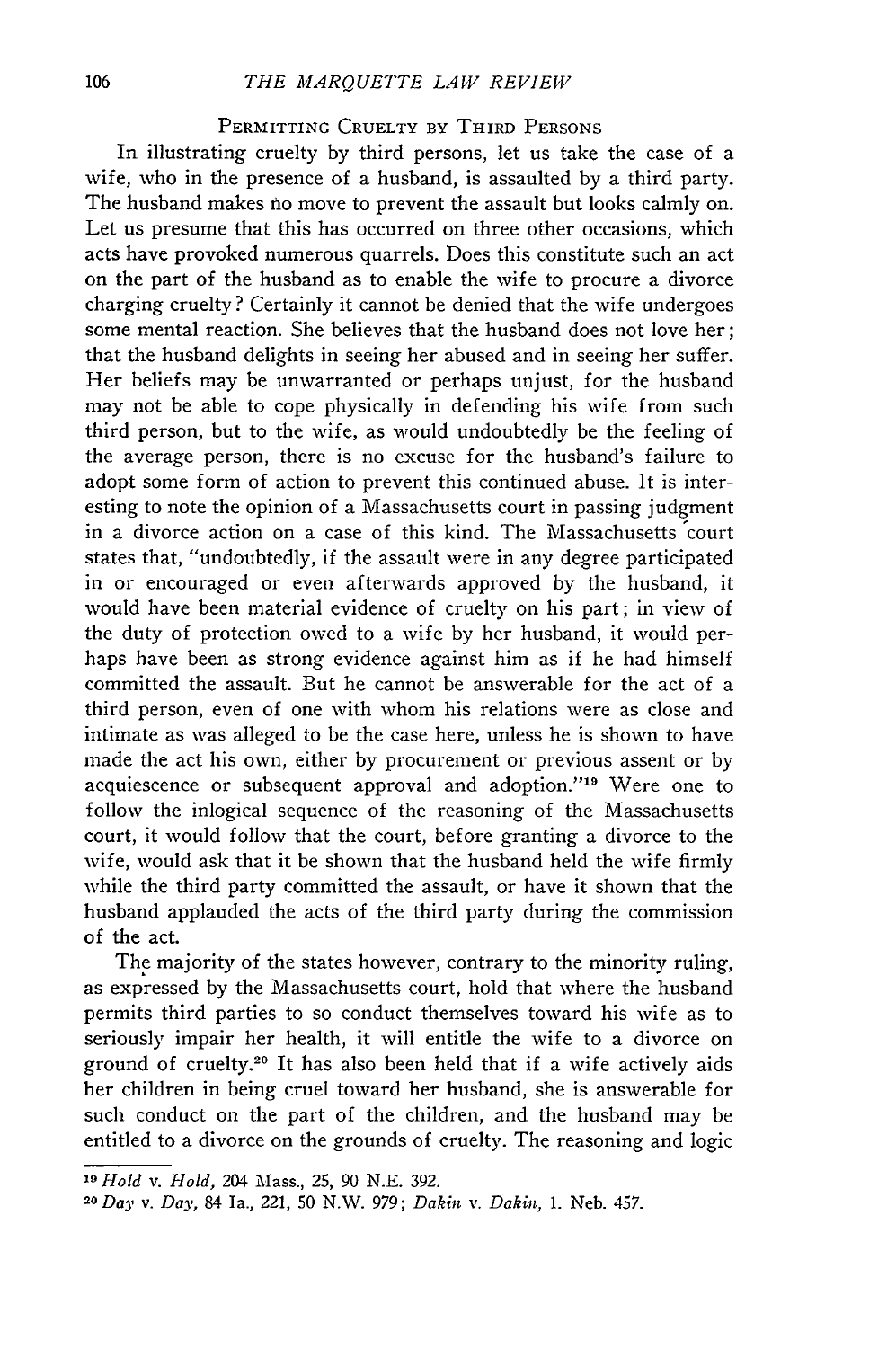of this rule is based solely upon the mental anguish which the husband sustains as a result of his wife's actions.

#### **CONDUCT CAUSING MENTAL** SUFFERING

In repetition of previous statements made in this article it may be restated that actual bodily harm or apprehension thereof, must be shown to authorize granting a divorce on the ground of cruelty, and although this doctrine still prevails in a number of jurisdictions, the courts have lately tried to envoke a more modern and perhaps more sensible rule. This new view is that any unwarranted conduct by either spouse which causes mental suffering, is deemed sufficient to constitute cruetly and will permit the granting of a divorce. $21$ 

The preferred rule is quoted as follows: "The modern and better considered cases have repudiated the doctrine requiring actual bodily harm as a ground of divorce charging cruelty, claiming this doctrine as taking too low and sensual view of the marriage relation, and it is now very generally held that any unjustified conduct on the part of either the husband or the wife, which so grievously wounds the mental feelings of the other, or so utterly destroys the peace of mind of the other as to seriously impair the bodily health or endanger the life of the other, or such as in any other manner endangers the life of the other, or such as utterly destroys the legitimate ends and objects of matrimony, constitutes extreme cruelty under the statutes, although no physical or personal violence may be inflicted or even threatened."<sup>22</sup>

The following examples have been held to constitute cruelty:

1. The suffering caused to a husband because of the refusal of the wife to attend to her household duties.<sup>23</sup>

2. The wanton attack by the wife on the character of her husband and her demands that he be expelled from the membership of a fraternal organization of which he is a member.<sup>24</sup>

3. The unhappiness caused to the wife by reason of her husband's insistence that she submit to abortions, thereby destroying her peace of mind and happiness by defeating the object of the marriage rela**tion.2 <sup>5</sup>**

*<sup>21</sup>Menzer v. Menzer,* 83 Mich. 319, 47 N.W. 219.

*<sup>22</sup>Cevene v. Cevene,* 143 Wis. 393, 129 N.W. 942; *Beebe v. Beebe, 174* N. Y. App. Div. 408, 127 N.W. 942.

*<sup>23</sup> Carpenter v. Carpenter,* 30 Kans. *712,* 2 Pac. 122.

<sup>24</sup>*McGee v. McGee,* 72 Ark. 355, 80 S.W. 579.

*<sup>25</sup> Daw'son v. Ddwson,* 63 Tex. Civ. A. 168, 132 S.W. *379.*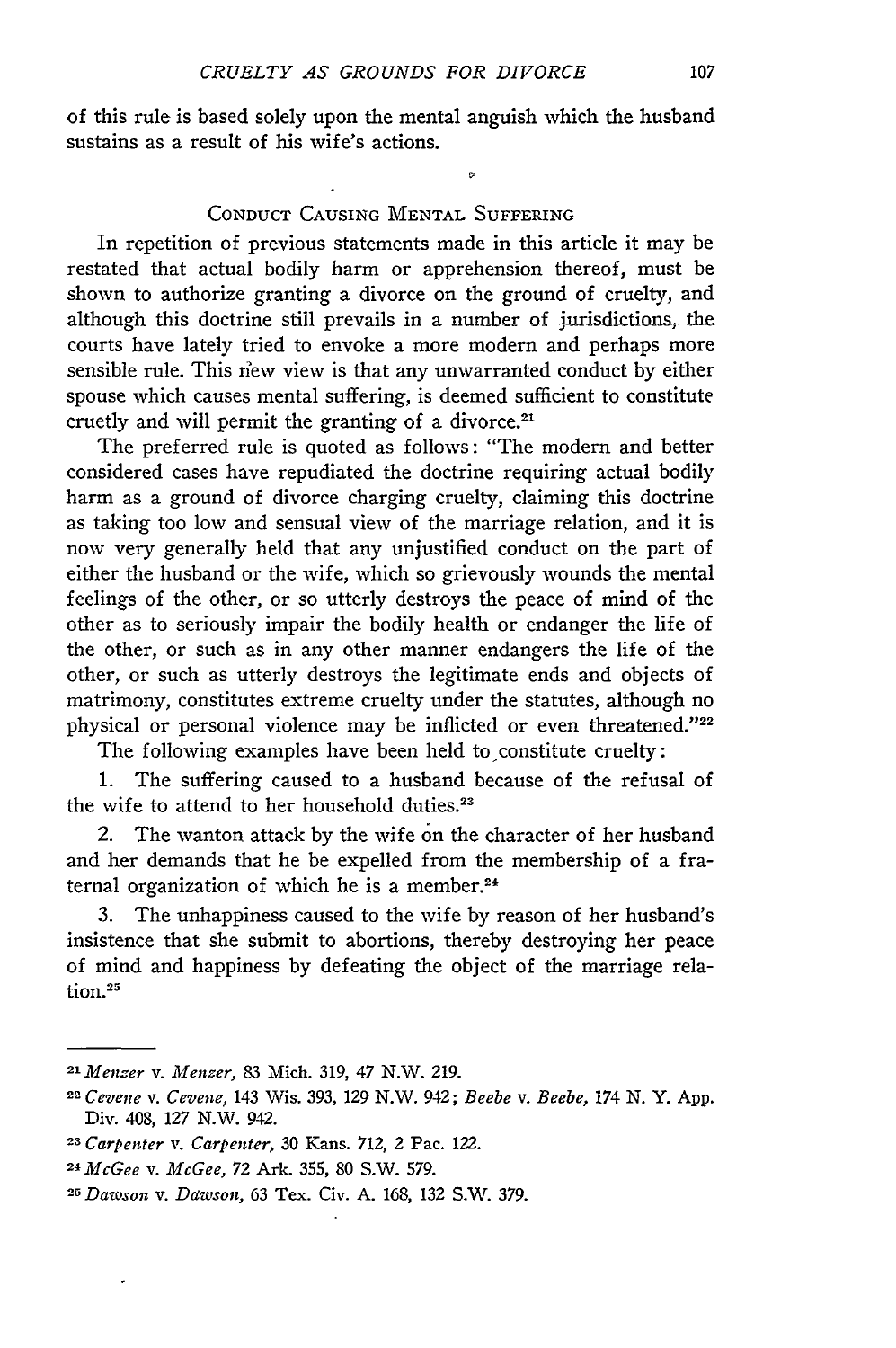4. The demands of a husband that his wife return to her parents because of the wife's illness having caused an accumulation of doctor bills which the husband no longer cares to contend with.<sup>26</sup>

We have three courts, who in rendering decisions in accordance with the above stated rule, give the following reasons for their holdings.' One holds that, "Mental anguish, wounded feelings, constantly aggravated by repeated insults and neglect are as bad as actual bruises of the person; and that which produces the one, is not more cruel than that which causes the other."<sup>27</sup> Another holds in the following manner, "We find little patience with the insistence of the once semi-barbaric rule that afforded an avenue of escape to the injured wife only where physical violence was inflicted upon her."<sup>28</sup> A third court has held that, "the conduct of the husband may produce such mental agony as to be even more cruel and inhuman than if mere physical pain had been inflicted."<sup>29</sup>

There are numerous distinct acts of conduct that may cause mental suffering, and they may be listed as follows:

(a) False charges of adultery, antenuptial unchastity, other crimes, insanity, physical incapacity.

- (b) Abuse of children.
- (c) Adultery and lewd association.
- (d) Attempts to entrap.
- (e) Offensive language.

(a) Ordinarily, false charges of any of the above enumerated by either the husband or the wife maliciously and without probable cause has been held to constitute legal cruelty, although it has been held that where the false charge is made by the wife, the husband is not entitled to a divorce for cruelty, unless he shows that from his temperament or calling, the charges produced or were likely to produce mental suffering beyond the ordinary effect which such charge would naturally have made upon a man. There are some cases, however, in which it has been held that false charges of adultery, whether made by the husband or the wife are not of themselves ground for divorce. Some cases hold that such charges are not grounds for divorce if made while the parties are living apart, but others hold that the mere fact that the husband and wife were living separate does not necessarily prevent false or malicious charges from constituting extreme cruelty.<sup>30</sup>

*<sup>28</sup>Plainer v. Platner,* Iowa, 162 N.W. 613; *Dun* v. *Dun,* 150 Mich. 476, 114 N.W. 385.

*<sup>2</sup> 7Broyas v. Broyas,* 106 S.W. 212.

*<sup>28</sup>Glass v. Wynn,* 76 Ga. 319, 322.

*<sup>29</sup> Hildebrand v. Hildebrand,* 41 Okla. 306, 312, 137 Pac. 711.

*<sup>30</sup> Kissam v. Kissait, 47* N.Y. S. 270.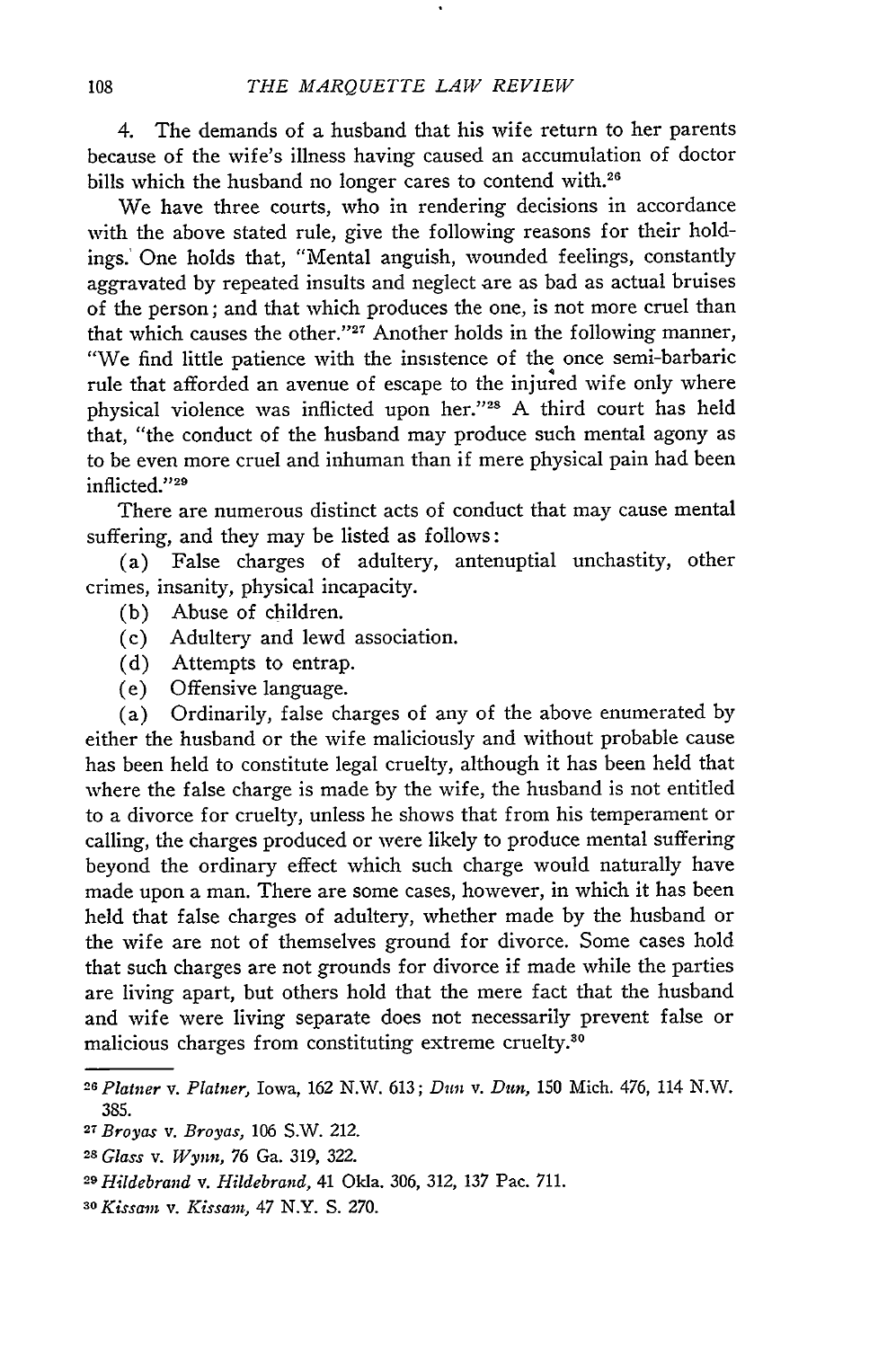The prevailing rule is that the charge must be unfounded or malicious in order to sustain the action of cruelty. It will again be noticed that New Hampshire disagrees with this rule. The court there says; "It is within the sound discretion of the court to deny a petition for a divorce nothwithstanding proof of extreme cruelty in repeated false accusations of infidelity and unchastity, where evidence tends to show that the falsely accused spouse is not without blame for the original excitation or subsequent perpetuation or increase of the suspicions of the accusing spouse, which culminates in such accusation."31

(b) While the husband may use force in protecting himself from unreasonable interference by the wife and the proper chastisement of their child, yet if he maltreats the child solely to give the mother pain, and if as a result her health is impaired, it is legal cruelty.<sup>32</sup> It seems that this rule, under this state of facts, should have omitted the words, "as-a result her health is impaired." Certainly if he maltreats the child solely to give the mother pain, the father would not appear to be a proper person to exercise control over the child and for that reason alone, a divorce might be granted to the wife. In an early Oregon case it was held that lewd and indecent conduct toward a step-daughter was not such cruel and inhuman treatment or personal indignity as entitled the wife to a divorce.<sup>33</sup> However, this rather inconsistent rule has since been supplemented by a holding that such an action on the part of the husband does entitle the wife to a divorce.

(c) In comparing the various interpretations which the many states have given this subject which we have titled: "Adultery in Lewd Association," we come face to face with a maze of contradicting opinions which illustrates in the best possible manner the great need for a unification of the several state statutes into a code of divorce law which might have a nationwide application. For example, New York holds that adultery does not constitutes cruelty as grounds for divorce while other jurisdictions state that it is cruelty toward a wife for a husband to express his preference for, or openly consort with, lewd women, or with the wife of another man.<sup>34</sup> It is quite apparent that these courts differ widely in their views as to what may constitute cruelty. One court contends that it is not cruel if one spouse engages in adulterous relations, while another court feels that a mere expression of a preference for other women will be considered cruelty. It has also been held cruelty toward a wife for a husband to threaten or attempt to commit adultery or to introduce into the bedroom of an invalid wife a loose

*<sup>31</sup>McDonald v. McDonald,* 155 C.A.L. 665.

**<sup>32</sup>***Dunlap v. Dunlap,* 49 La., Ann. 1696, 22 So. 929.

*<sup>33</sup>Gordon v. Gordon, 77* N.H., 597, 92 AtI. 546.

*<sup>34</sup> Cline v. Cline,* 10 Or. 474.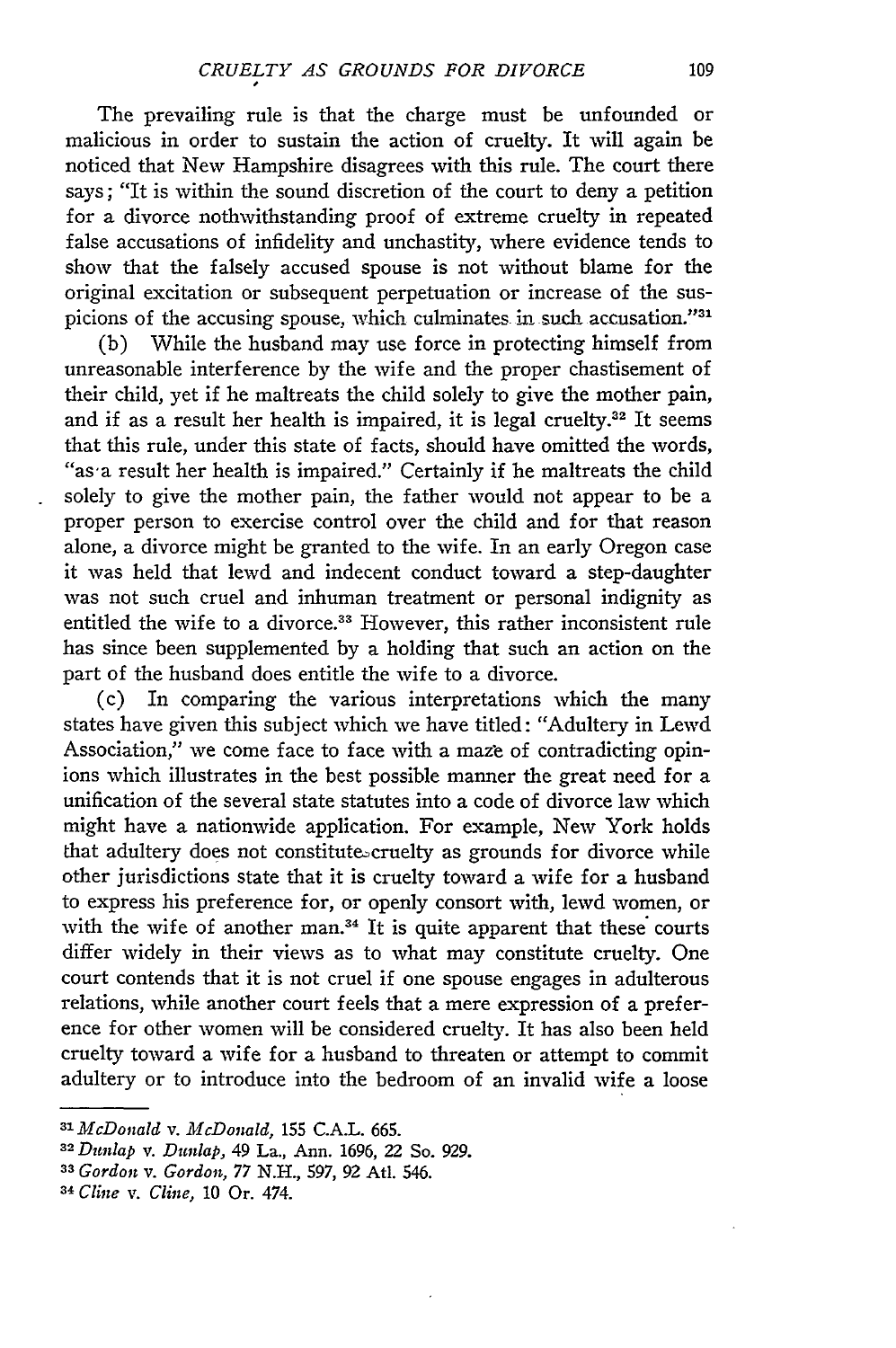woman in an almost nude condition, accompanied by lewd behavior. A modern view has also held that it is cruelty toward a husband for his wife to repeatedly leave his home and their young children for several days without excuse, and consort with other men.<sup>35</sup>

(d) Where the husband or the wife maliciously concoct schemes to entrap one or the other into the appearance of having committed adultery for the purpose of securing evidence to be used in a suit for divorce, such behavior constitutes cruelty which entitles the injured party to a divorce. However, some courts have held that the effect of such conduct must have been to endanger the life of a party sought to be entrapped, in order that it constitutes cruelty. This was so held in an Iowa case in which the court stated, "that although such conduct was most dastardly, cruel and unreasonable, it is not a ground for divorce in the absence of showing that the wife's life was endangered thereby."<sup>36</sup> In considering entrapment as an action of cruelty, the question has often arisen as to whether the employment of a detective to follow the husband or wife, is such an entrapment as to constitute cruelty. The determining factor in such a question is the conduct of either of the parties. If the husband or wife is induced to employ a detective because of the immoral conduct of the other, then it is not cruelty to the party who is being surveilled, but if there is no basis for such an attitude, the courts have held that there is such a mental distress produced as to constitute cruelty.

(e) Whether the habitual use of rough language is cause for a divorce on the ground of cruelty depends upon the character of the parties and the degree of cultivation they exhibit. It is generally held, however, that a systematic and continued use by the husband of vile, profane and unkind language in the presence of and toward the wife, causing mental suffering and threatening permanent injury to her health, entitles her to a divorce.<sup>37</sup> In Illinois, offensive or abusive language, unaccompanied by some physical act, is not considered cruelty as to entitle either of the parties a divorce **. 3** It has been held that profane, obscene, and insulting language toward a wife by the husband, may amount to extreme cruelty, but that this same language used by the wife toward the husband is not recognized as such extreme cruelty. Why such a differentiation is made, the courts do not say and yet divorces have been granted to wives on this ground and refused to husbands where the wife has been the one who has been guilty of using

*<sup>35</sup>Allen v. Allen,* **110** N. Y. S. 303; Contra, *Tower v.* To'wer, 134 App. Div. 670, 119 N. Y. S., 506.

*<sup>36</sup> Eistedt v. Eistedt,* 178 Mich. 371, 153 N.W., 676.

<sup>37</sup>*Blair* v. *Blair,* 106 Ia. 269, 76 N.W. 700.

*<sup>38</sup> Sturgis v. Sturgis,* 173 Mich. 597, 139 N.W. 866.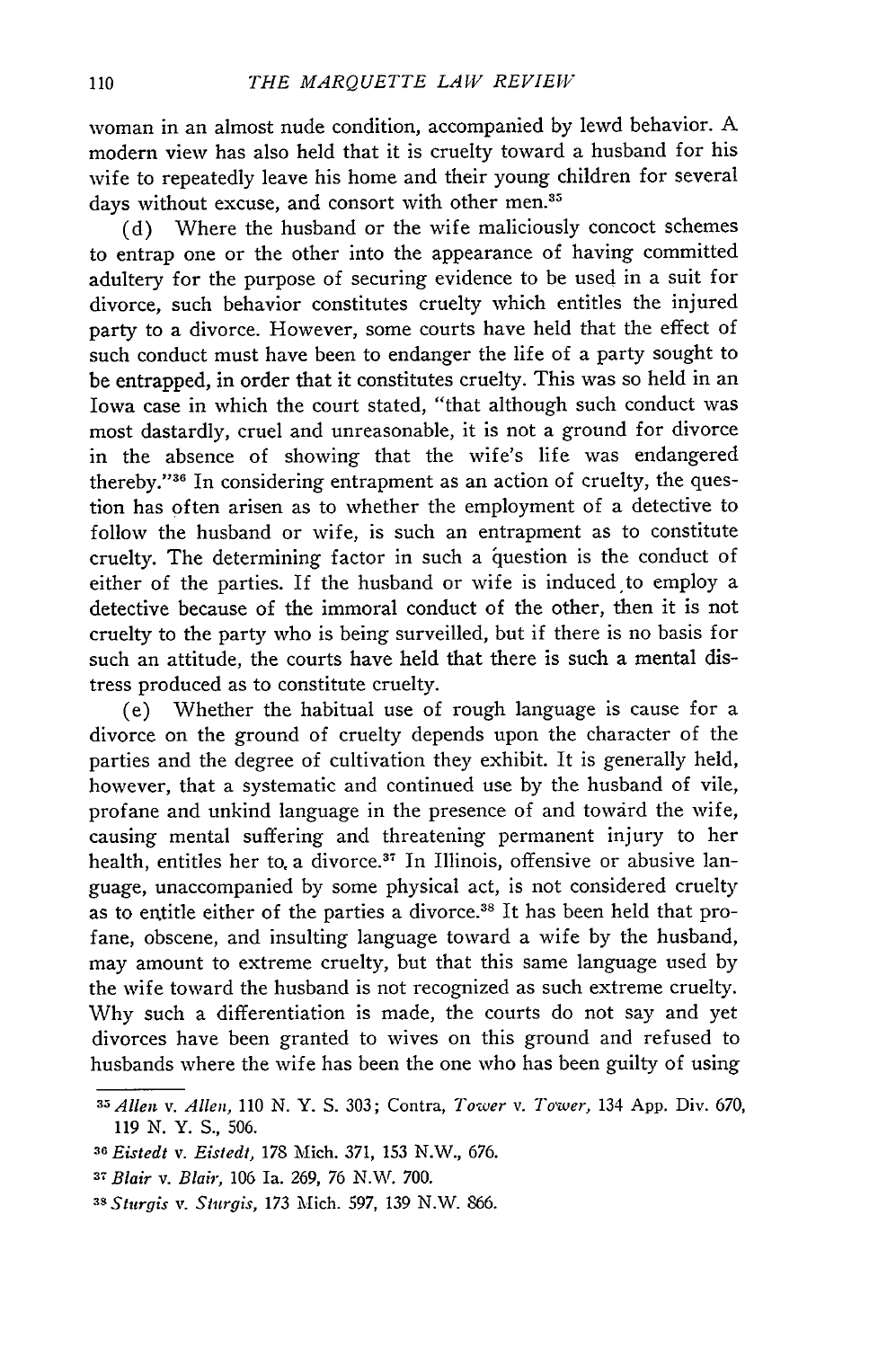profane language of a like nature. Whether the wife's feelings have been considered more sensitive than those of the husband has not been stated by the courts. The reason for such differentiation has not been given.

#### **CONCLUSION**

This article is not intended to convey the impression that in all cases of slight marital differences a divorce should be granted, for such an attitude undoubtedly would result in untold abuses and dangers where such liberal interpretations applied.

There is no doubt but that wounded mental feelings caused by austerity of temper, petulence of manner, rudeness of language, or a want of civil attention, if they do not threaten bodily harm, are nevertheless a moral offense in the marriage state. Surely these are differences which the law does not contemplate when it gave individuals the right of the redress in dissolving the relation created by the contract between two human beings known as matrimony. Under such misconduct of either of the parties it is quite obvious that either or both of the parties must bear in some degree the consequences of slight inherent or acquired differences which are bound to arise in the matrimonial state. However, where the differences become aggravated and cruel and cannot be remedied by prudent conciliation, must they both suffer in silence and risk the possibility of allowing this torment to drive them into acts of violence and thereby injure the person or the lives of one of the parties. It has frequently been complained of that because of the inability of the courts to pass judgment on these matters without the restrictions imposed on them by statute, much injustice has been suffered and much misery permitted. The complaint may be answered by saying that the courts of justice do not pretend to furnish cures for all the miseries of life. They redress or punish gross violations of duties, but go no further. The Supreme Court of Michigan expressed its ideas on this subject as follow: "The law does not permit courts to sever the marriage bond and to break up households merely because parties from unruly tempers or mutual wranglings, live unhappily together. It requires them to submit to the ordinary consequences of human infirmities and of unwise selections, and the misconduct which will form a good ground for a legal separation must be very serious, and such as amounts to extreme cruelty, entirely subverting the family relations by rendering the association intolerable."<sup>39</sup>

The Supreme Court of California stated as a test of cruelty the following: "Although the character of the ill treatment whether it operates directly upon the body, or primarily upon the mind alone,

*<sup>39</sup>Duberstein v. Duberstein, 171* **Il1.** 133, 49 N.E. 316.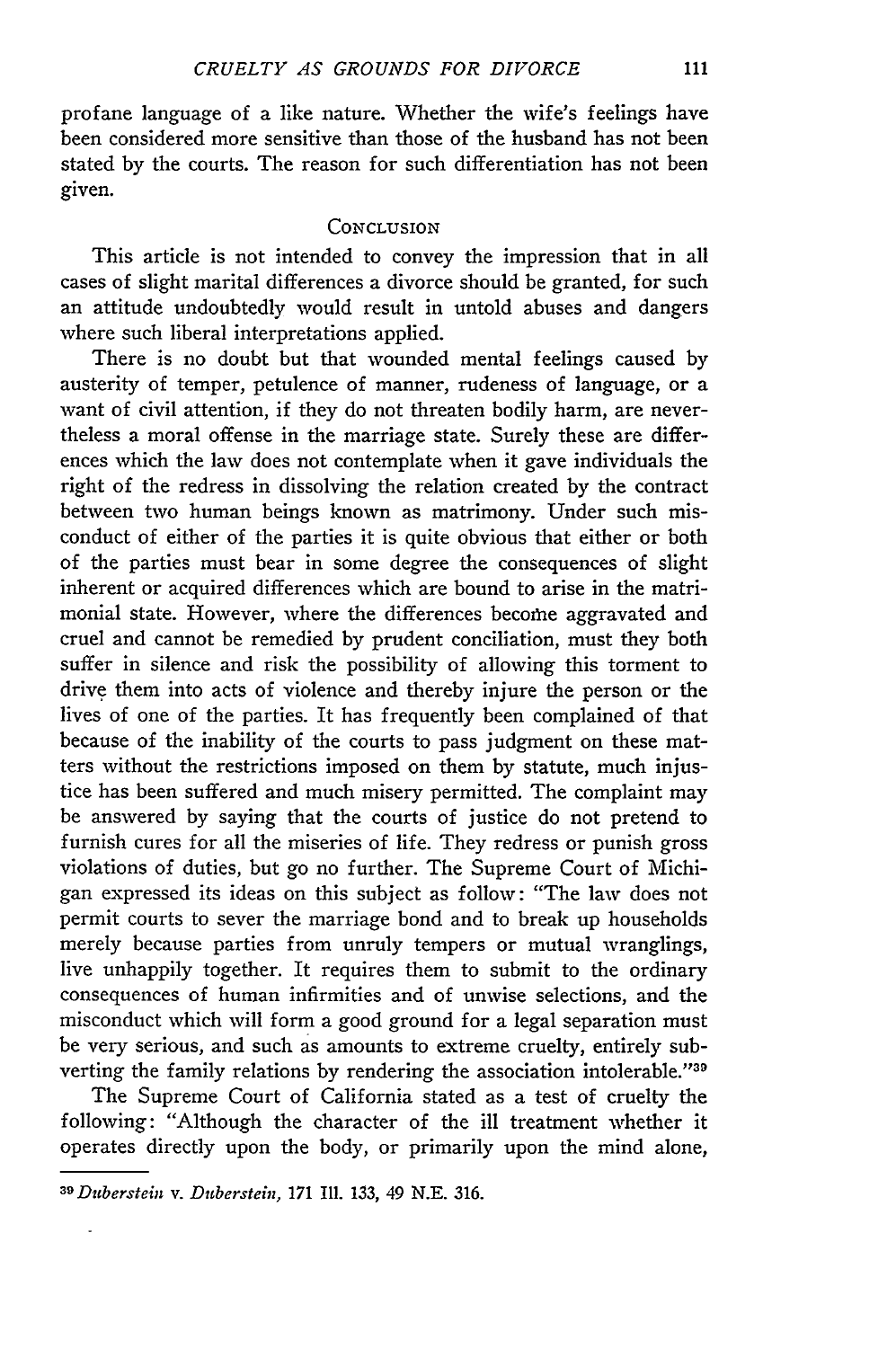and all the attending circumstances are to be considered for the purpose-of estimating the degree of cruelty, yet the final test and the suffring, as a cause of divorce, must be its actual or reasonably apprehended injurious effects upon the body or health of the complaining party. The practical view of the law is that a degree of cruelty which cannot be perceived to injure the body or the health of the body can be practically endured, and must be endured if there is no other remedy than by divorce, because no skill by which to gauge the purely mental susceptibilities and sufferings has yet been invented or discovered, except such as indicate the degree thereof by their perceptible effects upon the physical organization of the body."<sup>40</sup> In a later case, however, in this same state the court said, "that this quotation was too narrow under their statute declaring extreme cruelty to be the infliction of grievious bodily injury or grievious mental suffering."<sup>41</sup>

It would appear that this test is somewhat narrow in determining what constitutes cruelty. Perhaps the better test for determining mental suffering is that when this condition becomes so great as to prey upon the mind and thereby undermine the health, even though the suffering is caused by words and conduct, unaccompanied by any act of physical violence, the result is bodily harm and hence such conduct constitutes legal cruelty.

As to the effect of mental suffering upon bodily health comes to be more fully realized and understood, there will be no question but that the tendency of modern decisions will be toward a much greater latitude than has been found in the earlier cases, in granting divorces in those cases known as "mental cruelty." Even without repudiating the doctrine that the injury must be physical the courts are beginning to recognize legal cruelty as existing in systematic abuse, insults of humiliating nature and annoyances resulting in mental suffering and consequent ill health, as fully as in acts of violence.

Let us consider a case where a husband may by a studied course of humiliating insults and annoyances practiced in various ways with ingenious malice, eventually impair the health of his wife, even though such conduct has not been accompanied by any form of violence, either actual or threatened. Would it follow, therefore, in such a case, that the wife had no remedy under the divorce laws because of an absence of actual or threatened violence? The answer to this question should be considered in conjunction with the principles on which the divorce for cruelty is predicated. Cruelty should be judged from its effects, not solely from the means by which those effects are produced. To hold absolutely that the avoidance by the husband of either positive or per-

*<sup>40</sup>Waldron v. Waldron,* 85 Cal. 251, 24 Pac. 649-858.

*<sup>41</sup> Cooper v. Cooper,* 17 Mich. 205.